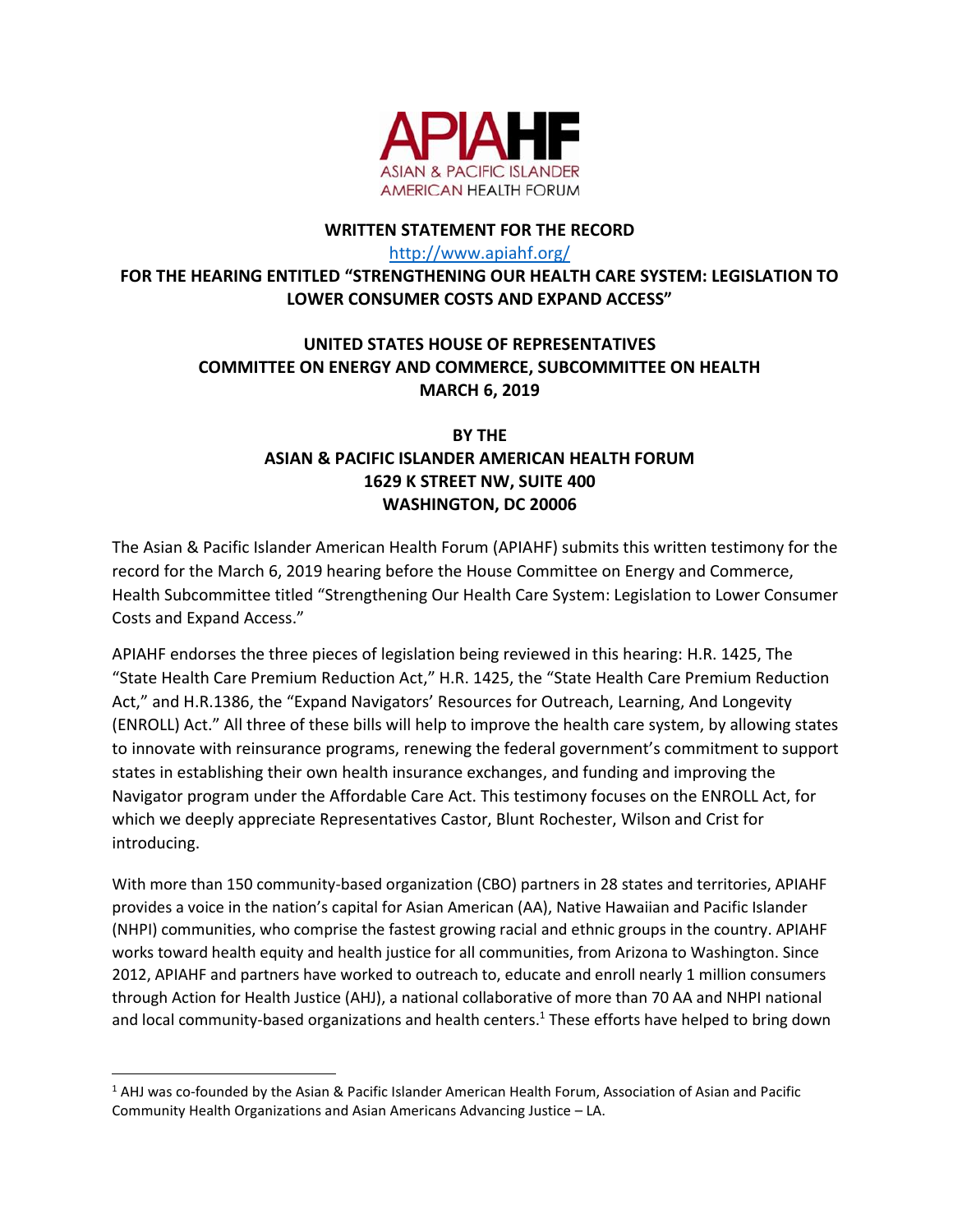the uninsured rates of AAs and NHPIs to their lowest levels ever, reducing disparities for some groups and even eliminating them for others.<sup>2</sup>

Given this experience, we believe that the ENROLL Act takes an important step in addressing the need for consumers to have access to unbiased, in-person assistance in learning about and enrolling in affordable health insurance. Many of our community based organization (CBO) partners have received Navigator and other funding to enroll consumers. Some of our partners have directly felt the impact of the 80% cut to Navigator funding made by the Trump Administration over the past two years and have been force to dramatically reduce or end their outreach and enrollment efforts. These cuts have had a detrimental impact on the communities we serve.

We wish to emphasize the unique role that Navigators and other in-person assistance programs play in ensuring consumers have access to accurate and unbiased information about their health care options. Our partners used their connections to communities, typically immigrant, low-income or limited-English proficient, who are difficult to reach by other means, to help them understand the Affordable Care and how to enroll in it. Over 6 open enrollments, they have built expertise in helping to address complex enrollment situations, like resolving identity verification problems on Exchange applications or helping mixed-status households determine how to input their income. Many of their staff speak multiple languages, ensuring that limited English proficiency is not a barrier to health. This is a professionalized and skilled workforce that deserves more recognition and resources.

Some, including the Trump Administration, have indicated that private actors, such as brokers and agents, can fill the same roles as Navigators. Our experience, and that of our partners, tells a different story. Unlike Navigators, brokers and agents are not required to deliver services in a culturally competent manner, nor are they required to demonstrate that they have or can build connections to the community they serve. While some may do both, our partners tell us their clients come to them because they know for sure that they can be trusted for unbiased advice. A survey from the Kaiser Family Foundation found that, compared to assister programs like Navigators, brokers serve fewer uninsured, fewer people with limited internet, fewer people who qualified for Medicaid and fewer people needing language assistance.<sup>3</sup>

We have expressed our concern to the Department of Health and Human Services (HHS) that the decision to cut Navigator funding was based on flawed data, as verified by the Government Accountability Office.<sup>4</sup> HHS has painted a false picture of Navigators being a poor investment for the money, failing to take into account the myriad of responsibilities they perform, often with very

 $\overline{\phantom{a}}$ 

<sup>&</sup>lt;sup>2</sup> According to APAIHF analysis of 1-year American Community Survey Estimates, since the law's passage, the percent of uninsured AAs has dropped from 15.1 percent in 2010 to 6.5 percent in 2016. For NHPIs, that drop was from 14.5 percent in 2010 to 7.7 percent in 2016. However, we are concerned that for the first time since the law's passage, in 2017, the uninsured rate for AAs was stagnant at 6.4 percent, while the rate for NHPIs worryingly increased to 8.3 percent.

<sup>3</sup> Pollitz, Karen, Jennifer Tolbert, and Ashley Semanskee, "2016 Survey of Health Insurance Marketplace Assister Programs and Brokers," Kaiser Family Foundation. (June 8, 2016). Available at: [https://www.kff.org/health](https://www.kff.org/health-reform/report/2016-survey-of-health-insurance-marketplace-assister-programs-and-brokers/)[reform/report/2016-survey-of-health-insurance-marketplace-assister-programs-and-brokers/.](https://www.kff.org/health-reform/report/2016-survey-of-health-insurance-marketplace-assister-programs-and-brokers/)

<sup>&</sup>lt;sup>4</sup> Letter from advocacy groups to Secretary Alex Azar. (August 31, 2018). Available at: [https://www.apiahf.org/wp](https://www.apiahf.org/wp-content/uploads/2018/09/Concerned-Organizations-Letter-to-Secretary-Azar-GAO-Open-Enrollment-Report.pdf)[content/uploads/2018/09/Concerned-Organizations-Letter-to-Secretary-Azar-GAO-Open-Enrollment-Report.pdf](https://www.apiahf.org/wp-content/uploads/2018/09/Concerned-Organizations-Letter-to-Secretary-Azar-GAO-Open-Enrollment-Report.pdf)